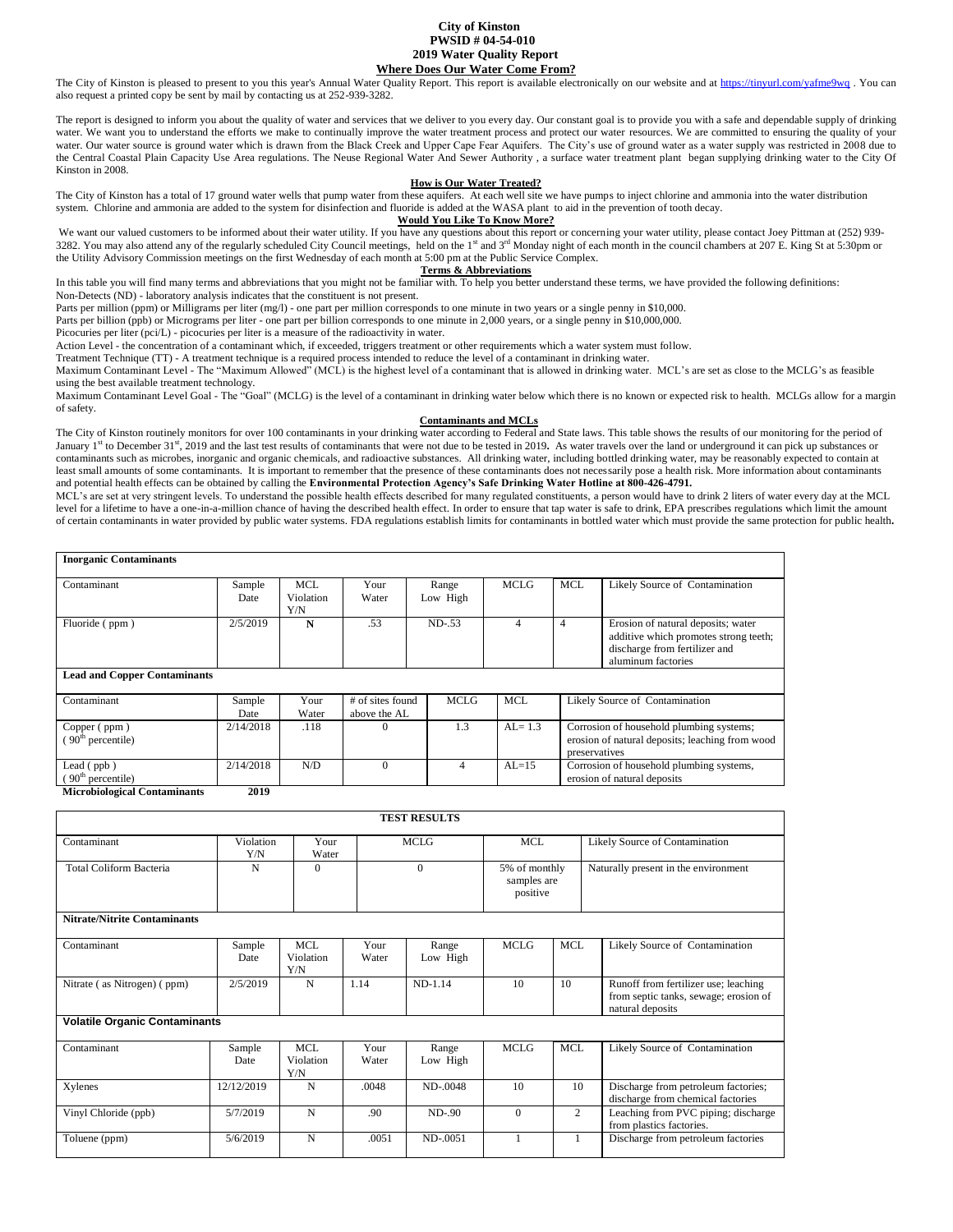| Dichloromethane (ppb) | 12/12/2019 |  | $ND-9$ |  | Discharge from pharmaceutical and    |
|-----------------------|------------|--|--------|--|--------------------------------------|
|                       |            |  |        |  | chemical factories                   |
| Benzene (ppb)         | 9/30/2019  |  | ND-    |  | Discharge from factories: leaching   |
|                       |            |  |        |  | from gas storage tanks and landfills |

| <b>Stage 2 Disinfection Byproduct Compliance</b> |      |                 |                                |                     |                   |      |              |                                   |
|--------------------------------------------------|------|-----------------|--------------------------------|---------------------|-------------------|------|--------------|-----------------------------------|
| Disinfection Byproduct                           |      | Year<br>Sampled | <b>MCL</b><br>Violation<br>Y/N | Your Water<br>(AVG) | Range<br>Low High | MCLG | <b>MCL</b>   | Likely Source of<br>Contamination |
| TTHM (ppb)                                       | 2019 | N               | 25.83                          | 8.70-37.60          | N/A               | 80   | disinfection | By-product of drinking water      |
| $HAA5$ ( $ppb$ )                                 | 2019 | N               | 22.29                          | 8.10-30.20          | N/A               | 60   |              | By-product of drinking water      |
|                                                  |      |                 |                                |                     |                   |      | disinfection |                                   |

#### **Disinfectant Residuals Summary**

|                   | Year<br>Sampled | <b>MRDL</b><br>Violation<br>Y/N | Your Water<br>highest RAA) | Range<br>Low High | Mrdlg | Mrdl | Likely Source of<br>Contamination |
|-------------------|-----------------|---------------------------------|----------------------------|-------------------|-------|------|-----------------------------------|
| Chlorine (ppm)    | 2019            |                                 | 2.8                        | $0.4 - 2.8$       |       | 4.0  | Water additive used               |
|                   |                 | N                               |                            |                   |       |      | to control microbes               |
| Chloramines (ppm) | 2019            | N                               | 4.1                        | $0.5 - 4.1$       |       | 4.0  | Water additive used               |
|                   |                 |                                 |                            |                   |       |      | to control microbes               |

As you can see by the tables, all of the contaminants tested were within allowable limits. We're proud that your drinking water meets or exceeds all state and federal requirements. We have learned through our monitoring and testing that some constituents have been detected. The EPA has determined that your water is safe at these levels.

#### **Special Health Concerns**

Some people may be more vulnerable to contaminants in drinking water than the general population. Immuno-compromised persons such as persons with cancer undergoing chemotherapy, persons who have undergone organ transplants, people with HIV/AIDS or other immune system disorders, some elderly, and infants can be particularly at risk from infections. These people should seek advice about drinking water from their healthcare providers. EPA/CDC guidelines on appropriate means to lessen the risk of infection by cryptosporidium and other microbiological's are available from the Safe Drinking Water Hotline **(800-426-4791)**.

#### **Conclusion**

#### Please call our office if you have questions. Telephone #  $(252)$  939-3282

Contact person - Joey Pittman

Thank you for allowing us to continue providing your family with clean, quality water this year. In order to maintain a safe and dependable water supply we sometimes need to make improvements that will benefit all of our customers. These improvements are sometimes reflected as rate structure adjustments.Thank you for understanding. We ask that all our customers help us protect our water resources, which are the heart of our community, our way of life and our children's future.

#### **Source Water Assessment Program ( SWAP ) Results**

The North Carolina Department of Environment and Natural Resources (DENR), Public Water Supply (PWS) Section, Source Water Assessment Program (SWAP) conducted assessments for all drinking water sources across North Carolina . The purpose of the assessment was to determine the susceptibility of each drinking water source ( well or surface water intake) to Potential Contaminant Sources (PCSs). The results of the assessment are available in SWAP Assessment Reports that include maps, background information and a relative susceptibility rating of Higher , Moderate or Lower.

The relative susceptibility rating of each source for the **CITY OF KINSTON** was determined by combining the contaminant rating ( number and location of PCSs within the assessment area) and the inherent vulnerability rating (i.c., characteristics or existing conditions of the well or watershed and its delineated assessment area.) The assessment findings are summarized in the table below.

#### **Susceptibility of Water Sources to Potential Contaminant Sources (PCSs)**

The complete SWAP Assessment report for the CITY OF KINSTON may be viewed on the web at[: www.ncwater.org/pws/swap](http://www.ncwater.org/pws/swap) To obtain a printed copy of this report please mail a written request to : Source Water Assessment Program - Report Request, 1634 Mail Service Center, Raleigh NC 27699-1634, or email request to swap @ ncmail.net. Please give your system name, PWSID, and provide your name, mailing address and phone number. If you have any questions about the SWAP report please contact the Source Water Assessment staff by phone at 919-707-9078.

It is important to understand that a susceptibility rating of " higher " does not imply poor water quality, only the systems potential to become contaminated by PCSs in the assessment area.

| <b>Water Source Name</b>       | <b>Susceptibility Rating</b> |
|--------------------------------|------------------------------|
| Wells 1,3,4,6,7,9,11,14,17,19  | Moderate                     |
| Wells 5,8,12,13,15,18,20,21,16 | Lower                        |

We received the following Nitrate monitoring violation in the 2018 sampling year.

#### Tier 3 **Monitoring Violation**

| Nitrate        | Explanation             |           |                                                                    |
|----------------|-------------------------|-----------|--------------------------------------------------------------------|
| violation      |                         | Length of | Steps taken to correct violation                                   |
|                |                         | violation |                                                                    |
| Violation was  | Failed to take sample   | 2018      | Well repairs were made and routine sampling resumed. Sample        |
| for failure to | in 2018 due to well     |           | results were well within allowable limits when sampling resumed in |
| monitor at 1   | being down for repairs. |           | February of 2019.                                                  |
| well in 2018   |                         |           |                                                                    |
| well 14        |                         |           |                                                                    |

Nitrate in drinking water at levels above 10 ppm is a health risk for infants of less than six months of age. High nitrate levels in drinking water can cause blue baby syndrome. Nitrate levels may rise quickly for short periods of time because of rainfall or agricultural activity. If you are caring for an infant you should ask advice from your health care provider.

The official public notice is found on the last page of this report.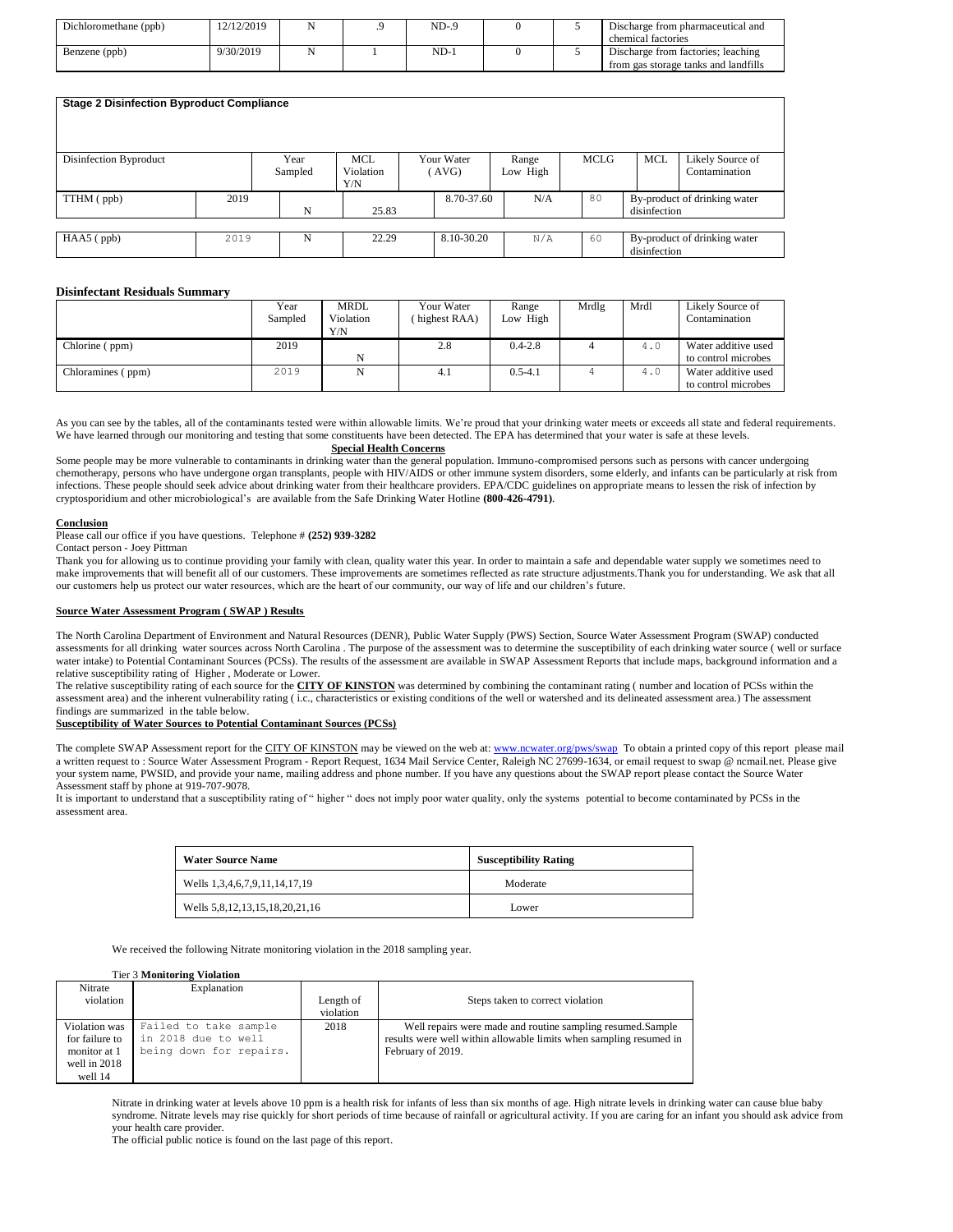# **NOTICE TO THE PUBLIC**

## **IMPORTANT INFORMATION ABOUT YOUR DRINKING WATER**

### CITY OF KINSTON HAS NOT MET MONITORING REQUIREMENTS

We are required to monitor your drinking water for specific contaminants on a regular basis. Results of regular monitoring are an indicator of whether or not our drinking water meets health standards. During the compliance period specified in the table below, we ['did not monitor or test' or 'did not complete all monitoring or testing'] for the contaminants listed and therefore cannot be sure of the quality of your drinking water during that time.

| <b>CONTAMINANT</b><br>GROUP** | <b>FACILITY ID</b><br>NO.1<br><b>SAMPLE POINT</b><br>ID | <b>COMPLIANCE</b><br><b>PERIOD</b><br><b>BEGIN DATE</b> | <b>NUMBER OF</b><br><b>SAMPLES/</b><br><b>SAMPLING</b><br><b>FREQUENCY</b> | WHEN SAMPLES WERE OR WILL<br><b>BE TAKEN</b><br>(Water System to Complete) |
|-------------------------------|---------------------------------------------------------|---------------------------------------------------------|----------------------------------------------------------------------------|----------------------------------------------------------------------------|
| NT/NI                         | T14/E14                                                 | 1/1/2018                                                | $1$ / $\overline{R}$                                                       | 2/5/2019                                                                   |
|                               |                                                         |                                                         |                                                                            |                                                                            |
|                               |                                                         |                                                         |                                                                            |                                                                            |

What should I do? There is nothing you need to do at this time.

What is being done? We have since taken the required samples, as described in the last column of the table above. The sample results showed we are meeting drinking water standards.

Please share this information with all the other people who drink this water, especially those who may not have received this notice directly (for example, people in apartments, nursing homes, schools, and businesses). You can do this by posting this notice in a public place or distributing copies by hand or mail.

| For more information, please contact:<br>Responsible Person<br>I CITY OF KINSTON | <b>System Name</b><br><b>KINSTON, CITY OF</b> | System Address (Street)<br>P.O. BOX 339 |
|----------------------------------------------------------------------------------|-----------------------------------------------|-----------------------------------------|
| <b>Phone Number</b>                                                              | System Number                                 | System Address (City/State/Zip)         |
| 252-939-3316                                                                     | NC0454010                                     | KINSTON, NC 28501                       |

Violation Awareness Date: JANUARY, 2019

Date Notice Distributed: MAY, 2020 Method of Distribution: POSTED WITH 2019 CCR

| <b>Public Notification Certification:</b>                                                                                                                                                                                                          |                     |           |  |  |  |  |  |
|----------------------------------------------------------------------------------------------------------------------------------------------------------------------------------------------------------------------------------------------------|---------------------|-----------|--|--|--|--|--|
| The public water system named above hereby affirms that public notification has been provided to its consumers in<br>.1523. accordance with all delivery, content, format, and deadline requirements specified in 15A NCAC 18C <br>Owner/Operator: | <b>JOEY PITTMAN</b> | 5/26/2020 |  |  |  |  |  |
| (Signature)                                                                                                                                                                                                                                        | (Print Name)        | (Date)    |  |  |  |  |  |

**Contaminant Group List** 

(NT) Nitrate/ (NI) Nitrite - includes testing for nitrate and/or nitrite.